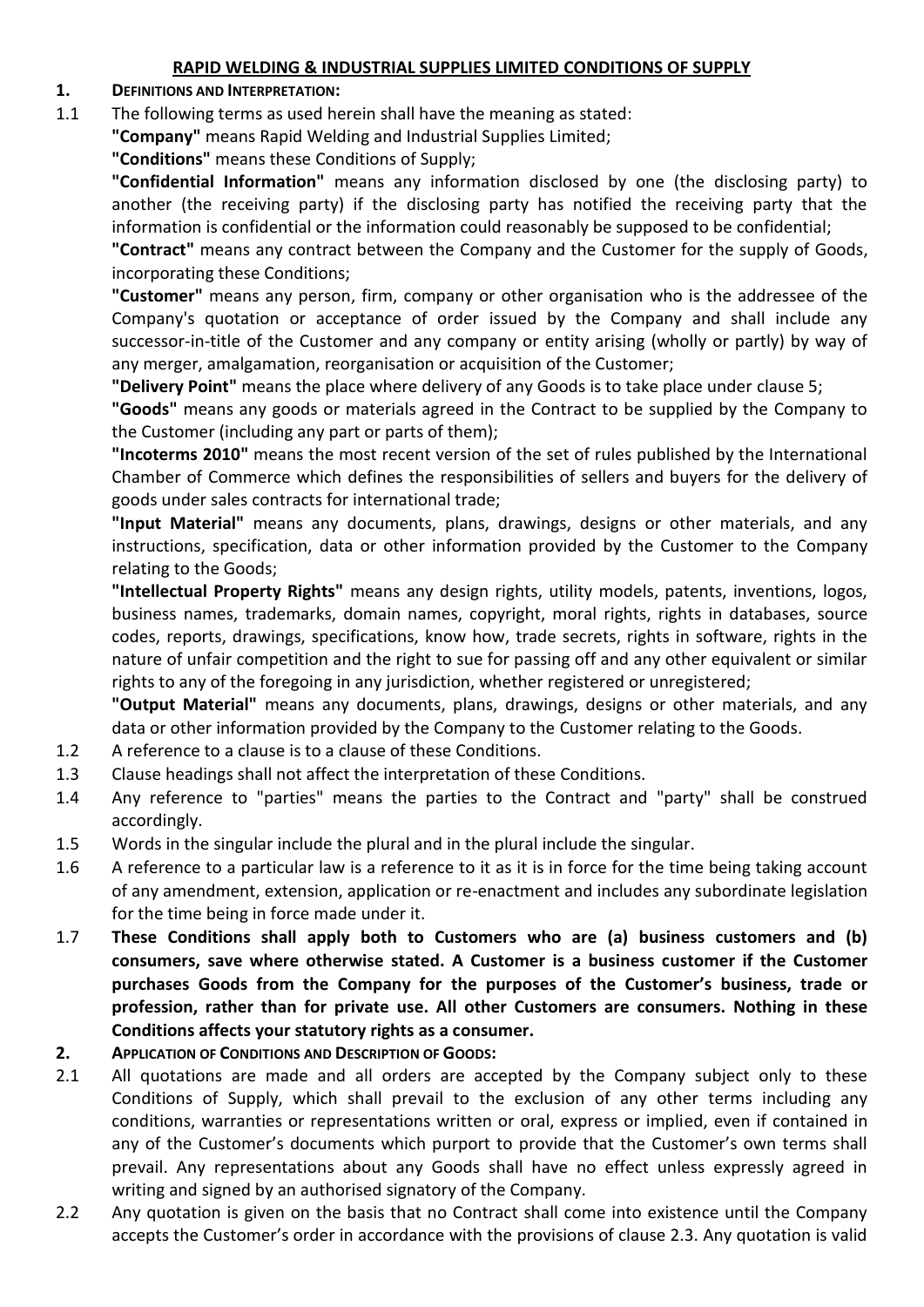for a period of 14 days only from its date, provided that the Company has not previously withdrawn it.

- 2.3 The placing of an order following any quotation or other indication of price and delivery shall not be binding on the Company unless and until accepted by the Company in writing.
- 2.4 The Customer shall ensure that the terms of its order and any Input Material are complete and accurate.
- 2.5 Any typographical, clerical or other accidental errors or omissions in any sales literature, quotation, price list, acceptance of offer, invoice or other document or information issued by the Company shall be subject to correction without any liability on the part of the Company.
- 2.6 No order of the Customer may be cancelled by the Customer, except with the Company's express agreement and on such terms as the Company may require.
- 2.7 No order of the Customer may be varied, altered or deferred by the Customer, except with the agreement in writing of the Company and on terms that the Customer shall indemnify the Company in full against all loss (including loss of profit), costs (including the cost of all labour and materials used), damages, charges and expenses incurred by the Company as a result of such variation, alteration or deferment and subject to any reasonable adjustment to the Contract price which may be requested by the Company.
- 2.8 The quantity and description of the Goods shall be as set out in the Company's quotation or acknowledgement of order.
- 2.9 All samples, drawings, descriptive matter, specifications and advertising issued by the Company and any descriptions or illustrations contained in the Company's website, catalogues or brochures or otherwise issued by the Company are issued or published for the sole purpose of giving an approximate idea of the Goods described in them. They shall not form part of the Contract and this is not a sale by sample.
- 2.10 The specification for the Goods shall be based upon standard contract specification, unless varied expressly in the Customer's order and accepted by the Company.
- 2.11 Subject to the provisions of clause 9.1 (b), the Customer shall be solely responsible for ensuring the suitability of any Goods for any specific purpose or application and for ensuring the interoperability of any Goods with any other goods.
- 2.12 The Company reserves the right without prior approval from or notice to the Customer to make any changes in the specification of the Goods which are required to conform to any applicable safety or other statutory or regulatory requirements or which, in the reasonable opinion of the Company, do not materially affect the specification of the Goods.
- 2.13 The Company has no obligation to accept any variation to the Contract requested by the Customer, whether by addition, substitution or omission (or, without limitation, to the Goods to be supplied under the Contract) and no such request shall be deemed to be accepted in the absence of the Company's written agreement to the variation.
- 2.14 **Any Customer wishing to purchase Goods through the Company's website is hereby referred to clause 14 of these Conditions.**
- **3. OBLIGATIONS OF THE CUSTOMER:**
- 3.1 The Customer shall provide the Company with all information, co-operation and support that may be required to enable the Company to carry out its obligations to the Customer.
- 3.2 If any Goods are to be manufactured, ordered, designed, built, configured, altered, adapted, or subjected to any process by or on behalf of the Company for the Customer, in each case in accordance with any Input Material submitted by the Customer, the Customer shall hold the Company harmless and shall fully indemnify the Company against any and all loss, damage, costs and expenses awarded against or incurred by the Company in connection with, or paid or agreed to be paid by, the Company in settlement of any claim:
	- (a) for infringement of any Intellectual Property Rights of any other person resulting from the Company's use of any Input Material so submitted;
	- (b) that any Input Material so submitted contravenes any applicable safety or other statutory or regulatory requirement; and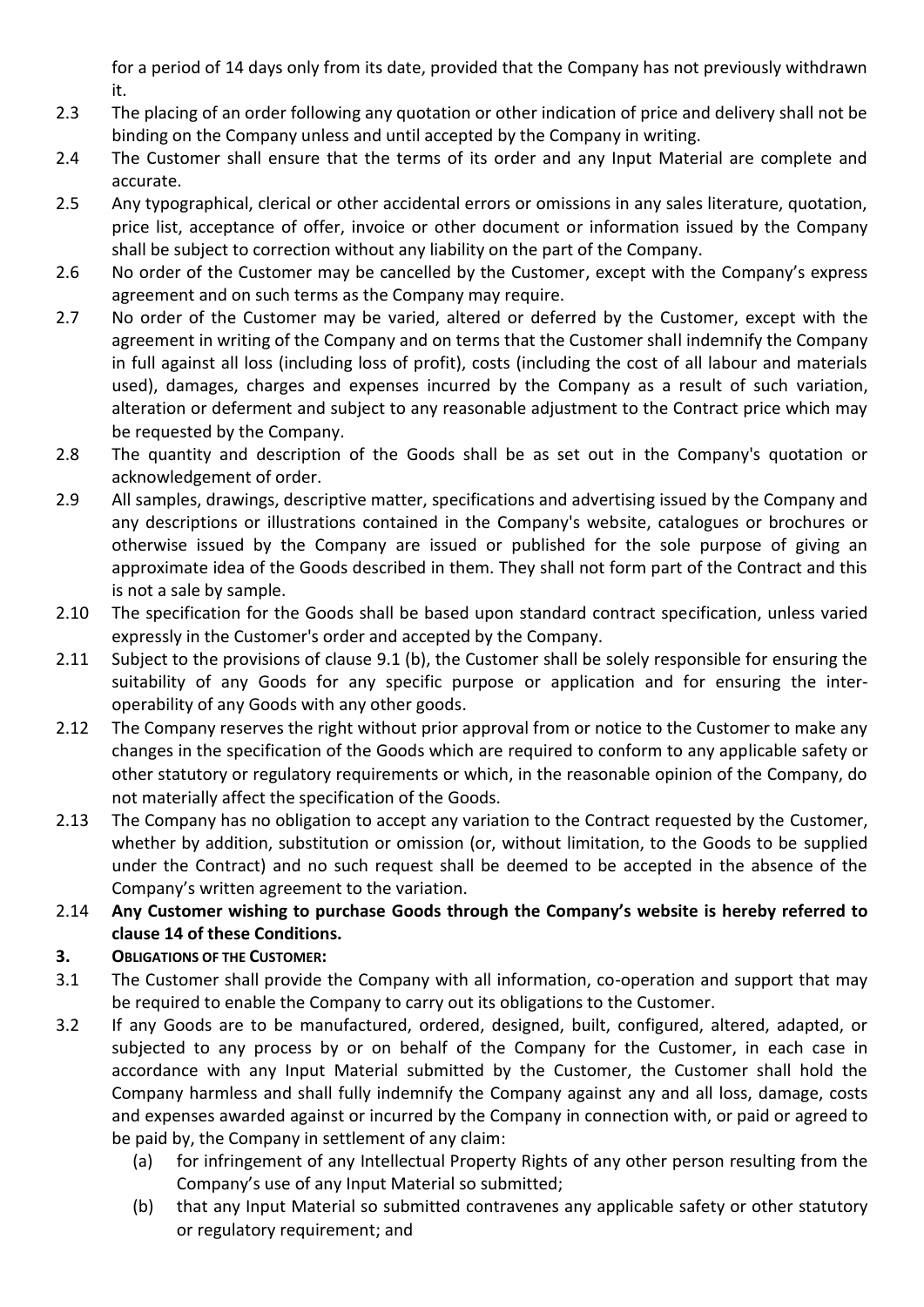(c) that any Goods supplied in accordance with any Input Material so submitted are defective, insofar as the defect or alleged defect in the Goods is attributable to the design of the Goods.

## **4. PRICE:**

- 4.1 Prices for the Goods, howsoever given, are based on conditions ruling on the date of their giving and are subject to change. The effective price for the Goods shall be the price confirmed by the Company in its written notification of acceptance of the Customer's order pursuant to clause 2.3.
- 4.2 The Company reserves the right, by giving notice to the Customer at any time before delivery of the Goods, to increase the price of the Goods to reflect any increase in the cost to the Company which is due to any factor beyond the control of the Company (such as, without limitation, any foreign exchange fluctuation, currency regulation, alteration of duties, any increase in the costs of labour, materials or other costs of manufacture), any change in delivery dates, quantities or specifications for the Goods which is requested by the Customer, or any delay caused by any instructions of the Customer or failure of the Customer to give the Company adequate, accurate or complete information or instructions.
- 4.3 Unless otherwise stated, the price for the Goods will be exclusive of Value Added Tax which will be charged at the rate which is applicable at the date of dispatch of the Goods.
- 4.4 Unless otherwise agreed in writing between the Customer and the Company, all prices for the supply of Goods are given by the Company on an ex works basis and the Customer shall be liable to pay the Company's charges for transport, packaging and insurance.
- 4.5 Any waiver or reduction of any price will only be applicable if agreed by the Company in writing.

# **5. DELIVERY:**

- 5.1 Whilst the Company will reasonably endeavour to deliver the Goods in accordance with the Customer's requirements, the Company will not be liable for any consequences of any delay in the delivery of the Goods, howsoever caused.
- 5.2 Unless otherwise agreed in writing by the Company, the delivery of the Goods shall take place at the Customer's place of business.
- 5.3 If so stipulated in the Company's written acknowledgement of order, the Customer shall provide at the Delivery Point and at its expense adequate and appropriate equipment and manual labour for unloading and loading the Goods.
- 5.4 If delivery involves difficult access to or at the Delivery Point and/or the Delivery Point is located at an unreasonable distance from any feasible vehicular access point, the Company reserves the right to levy an extra delivery charge.
- 5.5 The Company may deliver the Goods by separate instalments. Each separate instalment shall be invoiced and paid for in accordance with the provisions of the Contract.
- 5.6 Each instalment shall be a separate contract.
- 5.7 No cancellation or termination of any one contract relating to an instalment shall entitle the Customer to repudiate or cancel any other contract or instalment.
- 5.8 If for any reason the Customer fails to accept delivery of any of the Goods, or the Company is unable to deliver the Goods on time because the Customer has not provided appropriate instructions, documents, licences or authorisations, the Company will charge the Customer an abortive delivery charge and:
	- (a) risk in the Goods shall pass to the Customer (including for loss or damage caused by the Company's negligence);
	- (b) the Goods shall be deemed to have been delivered; and
	- (c) the Company may store the Goods until delivery, whereupon the Customer shall be liable for all related costs and expenses (including, without limitation, storage and insurance); or
	- (d) sell the Goods at the best price readily obtainable and (after deducting any reasonable costs and expenses in connection with the storage and expedited sale of the Goods), charge the Customer for any shortfall below the price for the Goods.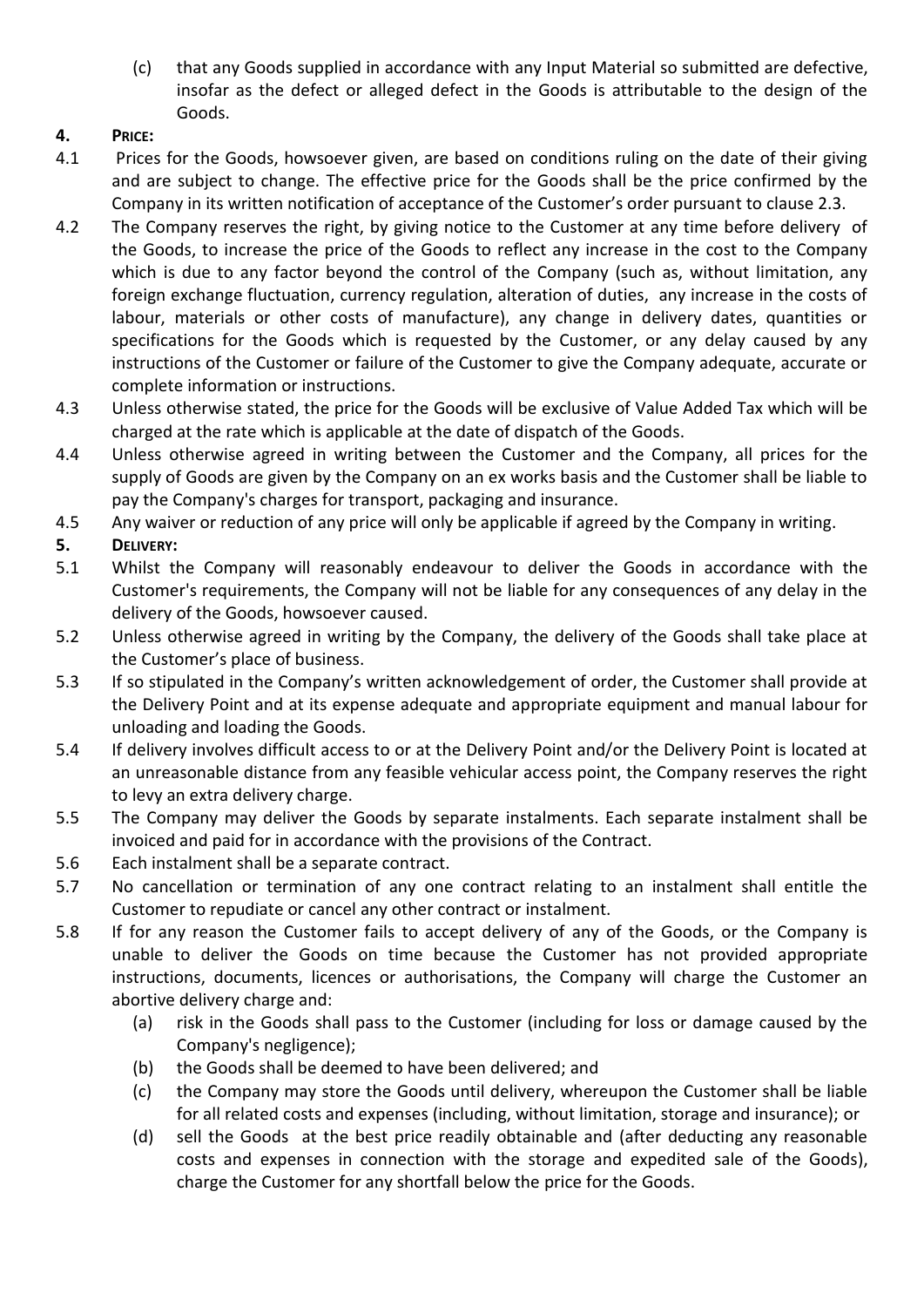#### **6. CONFIDENTIAL INFORMATION AND INTELLECTUAL PROPERTY RIGHTS:**

- 6.1 The Customer and the Company agree that in the course of the Company supplying Goods to the Customer, the parties may disclose to each other certain Confidential Information. The Customer and the Company agree that neither party will use the Confidential Information for any purpose other than to discharge the parties' respective obligations under the Contract. The parties also agree that each party will maintain the Confidential Information's confidentiality and not disseminate it to any third party without the disclosing party's prior written consent, save that this obligation shall not apply to any Confidential Information that either party has a duty (whether legal or otherwise) to communicate or that is in the public domain or is already in the receiving party's possession through no fault of the receiving party.
- 6.2 The Customer acknowledges the Company's ownership of any Intellectual Property Rights in any Output Material and in any Goods supplied to the Customer pursuant to the Contract and agrees not to contest the Company's ownership or use of any such Intellectual Property Rights. Without limitation, the Customer shall not acquire any such Intellectual Property Rights or any licence or grant of rights therein, nor shall the Customer register or attempt or permit to be registered, any such Intellectual Property Rights or any licence or grant of rights therein. The Customer further acknowledges that, without limitation, any and all Intellectual Property Rights developed by the Company in supplying any Goods shall become vested and shall vest in the Company absolutely and shall also be subject to the other provisions of this clause 6.2.
- 6.3 The Company does not store credit card details nor does the Company share customer details with any third parties.

# **7. PAYMENT:**

- 7.1 Subject only to any special terms agreed in writing between the Company and the Customer, the Company shall be entitled to invoice the Customer for the price of the Goods on or at any time after acceptance of the Customer's order.
- 7.2 Provided that the Customer has produced references which in the Company's opinion are satisfactory, then settlement terms will be net 30 days from the invoice date. In all other case payments shall be made in advance upon submission by the Company of a pro-forma invoice. The time of payment of the price shall be of the essence of the Contract.
- 7.3 All payments shall be made without any deduction, withholding or set-off.
- 7.4 Failure by the Customer to pay any invoice by its due date shall entitle the Company to:
	- (a) at its option, to charge interest at the rate of five percent (5%) per annum above Lloyds TSB Bank plc's base lending rate from time to time calculated on a daily basis (whether before or after any judgment) until payment in full is made (a part of a month being treated as a full month for the purpose of calculating interest);
	- (b) to charge the Customer with any costs incurred by the Company in the course of collecting outstanding monies due to the Company from the Customer, including the cost of taking legal action against the Customer in order to obtain payment;
	- (c) suspend any warranty for the Goods or any other goods supplied by the Company to the Customer, whether or not they have been paid for;
	- (d) appropriate any payment made by the Customer to such of the Goods as the Company may think fit;
	- (e) set off any amount owed by the Company to the Customer against any amount owed by the Customer to the Company on any account whatsoever;
	- (f) terminate the Contract, or suspend or cancel any future delivery of Goods;
	- (g) cancel any discount (if any) offered to the Customer; and
	- (h) if the Customer has an approved credit account, withdraw or reduce its credit limit or bring forward its due date for payment without notice.
- 7.5 The Company reserves the right to claim interest under the Late Payment of Commercial Debts (Interest) Act 1998.
- 7.6 All payments payable to the Company under the Contract shall become due immediately on its termination despite any other provision.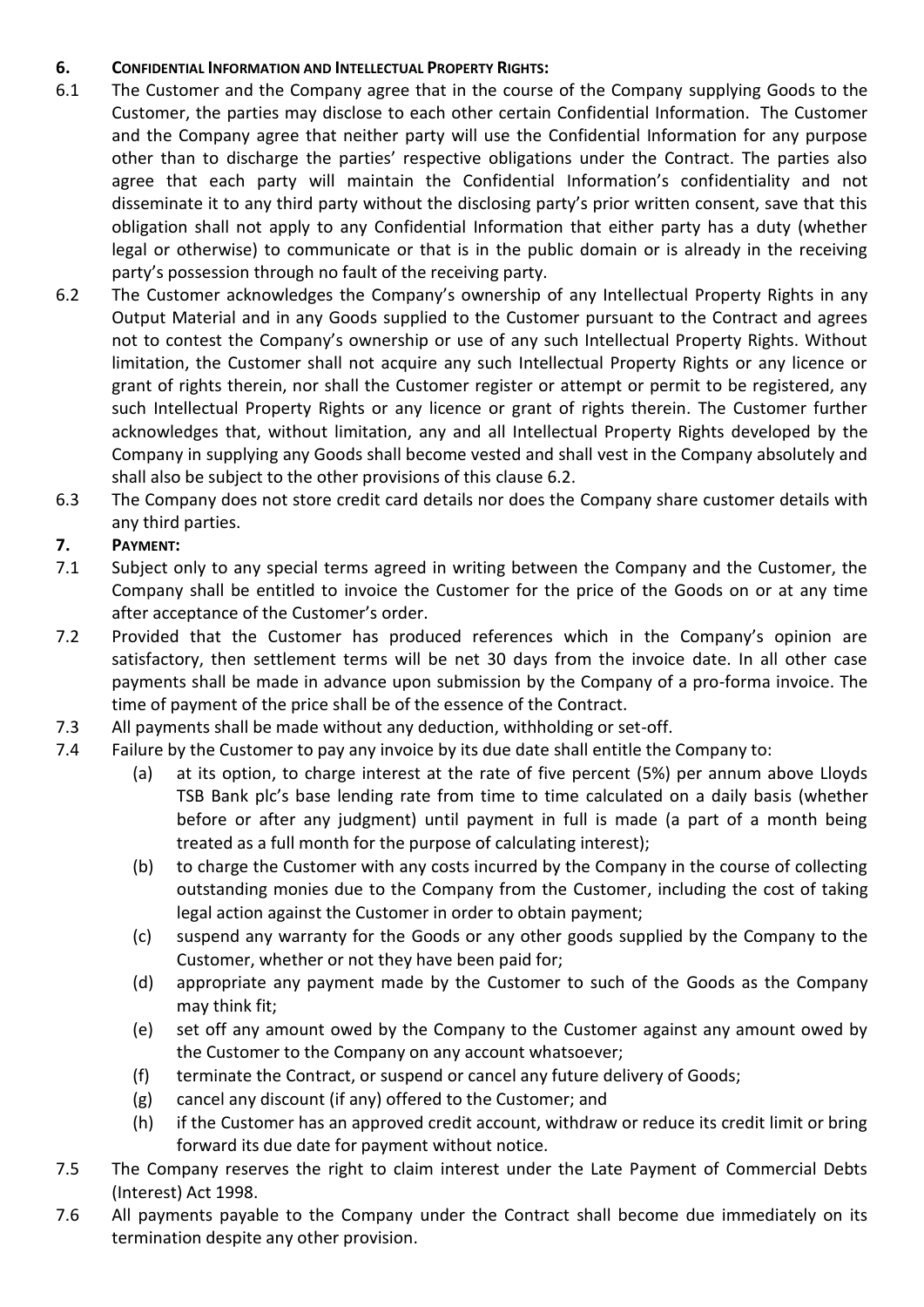7.7 The Company shall be under no obligation, notwithstanding any agreement to the contrary, to supply the Goods due under a Contract if the Company has any doubts as to the Customer's solvency and the Company may in such circumstances (without any liability on the Company's part) withhold Goods contracted to be sold to the Customer without any repudiation of the Contract being implied or expressed or any legal proceedings being necessary.

#### **8. FORCE MAJEURE:**

The Company reserves the right to defer the date of delivery of the Goods, or to cancel the Contract or reduce the volume of the Goods ordered by the Customer (without liability to the Customer) if it is prevented from, or delayed in, the carrying on of its business (wholly or in part) due to circumstances beyond the reasonable control of the Company including, without limitation, acts of God, governmental actions, war or national emergency, acts of terrorism, protests, riot, civil commotion, fire, explosion, flood, epidemic, lock-outs, strikes or other labour disputes (whether or not relating to either party's workforce), or restraints or delays affecting carriers, or any inability or delay in obtaining Goods of adequate or suitable materials, or the failure or demise of any source of supply.

## **9. WARRANTY:**

- 9.1 The Company will endeavour to transfer to the Customer the benefit of any manufacturer's warranty or guarantee given to the Company and the Company warrants (subject to the other provisions of these Conditions) that:
	- (a) on delivery, the Goods shall be of satisfactory quality within the meaning of the Sale of Goods Act 1979; and
	- (b) if the Customer has made it expressly known to the Company in the Customer's order that the Goods shall be suitable for a particular purpose and the Company has expressly stated in its written acceptance of the Customer's order that it will supply Goods suitable for that purpose, then the Goods shall be reasonably fit for the purpose so stated.
- 9.2 The Company's liability pursuant to clause 9.1 shall be limited to the replacement of any part of the Goods found to be defective and notified to the Company within the period set forth in clause 9.3 (or, if the claim is on any manufacturer's warranty, within the relevant manufacturer's warranty period).
- 9.3 Any defect or deficiency in, or malfunction or shortage or failure to correspond to specification of the Goods shall be notified to the Company within 3 days of the time when the Customer discovers or ought to have discovered the defect or deficiency, or malfunction or shortage or failure to correspond to specification, as applicable; otherwise, the Goods shall be deemed to be satisfactory and a charge will be made for additional rectification work.
- 9.4 The Company shall not be liable for any breach of any warranty in clause 9.1, if:
	- (a) the Customer makes any further use of any Goods which the Customer has alleged to be defective after giving notice of any such defect;
	- (b) the Customer modifies, adjusts, alters or repairs the Goods without the prior written consent of the Company;
	- (c) the defect arises because the Customer failed to follow any oral or written instructions as to the storage, installation, use or maintenance of the Goods or (if there are none) good trade practice;
	- (d) the defect arises from any Input Material supplied by the Customer, or from fair wear and tear, wilful damage, negligence, abnormal working conditions, misuse of the Goods or from any other cause which is not due to the neglect or default of the Company;
	- (e) the defect arises by virtue of any act or omission of the Customer relating to the operation of the Goods, or by subjecting the Goods to any unusual physical or other stress or adverse environmental conditions, or by use of the Goods in excess of any performance or loadbearing specifications stated in the Company's catalogue or otherwise stated by the Company;
	- (f) the full price for the Goods has not been paid by the time for payment stipulated in clause 7.2; or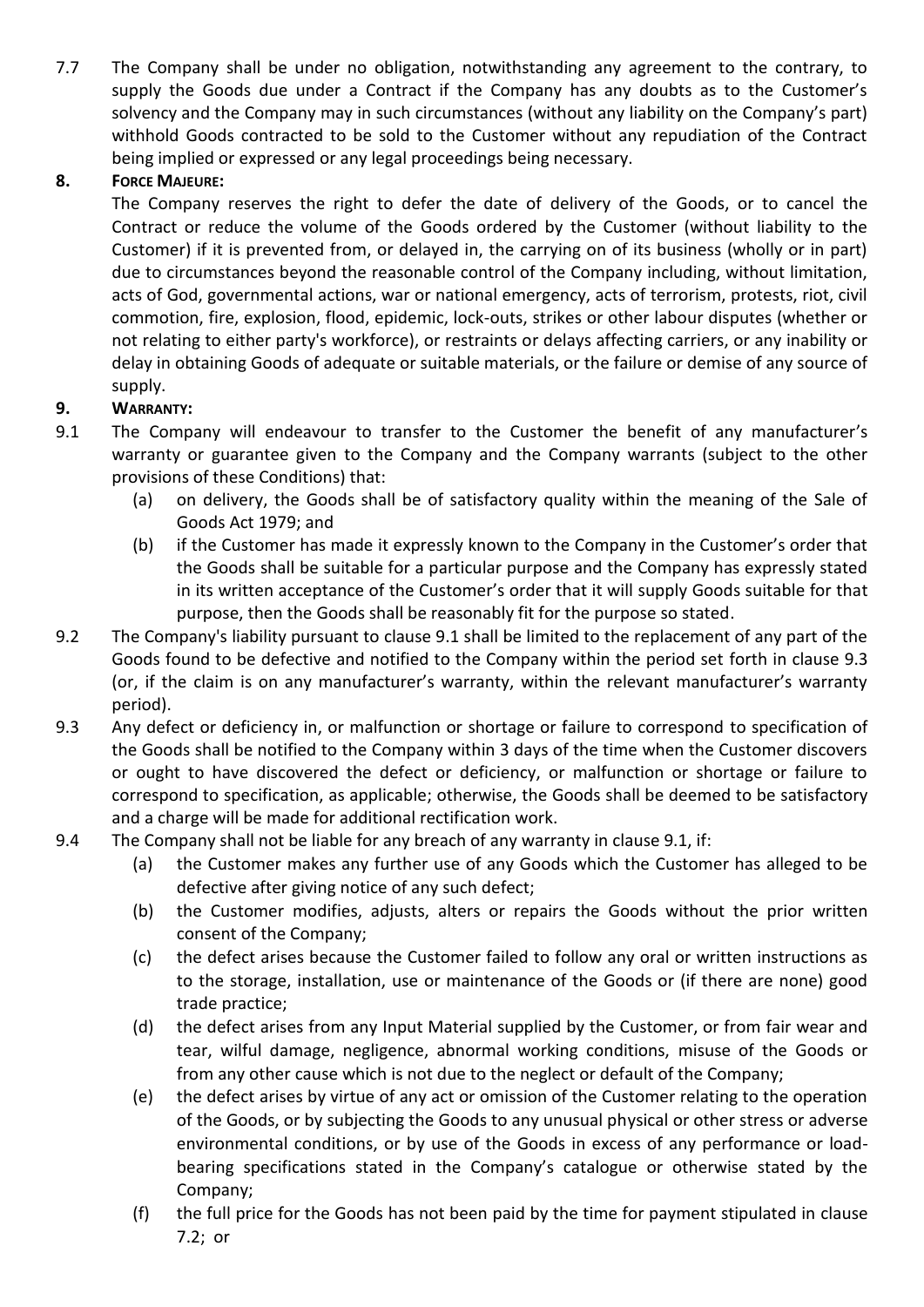- (g) the defect is of a type specifically excluded by the Company by notice in writing.
- 9.5 If upon investigation, the Company reasonably determines that any defect or deficiency in, or malfunction or shortage or failure to correspond to specification of the Goods is a result of, or is excused by, any of the matters referred to in clause 9.4, the Customer shall be liable for all costs reasonably incurred by the Company in investigating the same and determining the cause.
- 9.6 Subject to and without limiting the generality of any of the provisions of this clause 9, additional individual guarantees may apply to certain Goods. The terms of any such guarantee (including the guarantee period) may be obtained from the Company upon request.
- 9.7 Claims for non-delivery of Goods must be made within 10 days of the despatch date of the Goods.

## **10. EXCLUSION OF LIABILITY AND INDEMNITY:**

- 10.1 The following provisions set out the entire financial liability of the Company (including any liability for the acts or omissions of its employees, agents and sub-contractors) to the Customer in respect of:
	- (a) any breach of these Conditions;
	- (b) any use made or resale by the Customer of any of the Goods, or of any product incorporating any of the Goods; and
	- (c) any representation, statement or tortious act or omission including negligence arising under or in connection with the Contract.
- <span id="page-5-0"></span>10.2 All warranties, conditions and other terms implied by statute or common law (save for the conditions implied by section 12 of the Sale of Goods Act 1979) are, to the fullest extent permitted by law, excluded from the Contract.
- <span id="page-5-1"></span>10.3 Nothing in these Conditions excludes or limits the liability of the Company:
	- (a) for death or personal injury caused by the Company's negligence; or
	- (b) under section 2(3), Consumer Protection Act 1987; or
	- (c) for any matter which it would be illegal for the Company to exclude or attempt to exclude its liability; or
	- (d) for fraud or fraudulent misrepresentation.
- 10.4 Subject to clause [10.2](#page-5-0) and clause [10.3:](#page-5-1)
	- (a) the Company's total liability in contract, tort (including negligence or breach of statutory duty), misrepresentation, restitution or otherwise, arising in connection with the performance or contemplated performance of the Contract shall be limited to the Contract price; and
	- (b) the Company shall not be liable to the Customer for loss of profit, loss of business, or depletion of goodwill in each case whether direct, indirect or consequential, or for any claims for consequential compensation whatsoever (howsoever caused) which arise out of or in connection with the Contract.
- 10.5 The Customer shall hold the Company harmless and keep the Company fully and promptly indemnified against all direct, indirect or consequential liabilities (all three of which terms include, without limitation, loss of profit, loss of business, depletion of goodwill and like loss), loss, damages, injury, costs and expenses (including legal and other professional fees and expenses) awarded against or incurred or paid by the Company as a result of or in connection with any claim made by or against the Company in respect of any liability, loss, damage, injury, cost or expense whatsoever, howsoever and to whomsoever occurring, to the extent that such liability, loss, damage, injury, cost or expense arises directly or indirectly from the Customer's fraud, negligence, failure to perform or delay in the performance of any of its obligations under the Contract, subject to the Company confirming such costs, charges and losses to the Customer in writing.

## **11. EXPORT TERMS:**

11.1 Unless the context otherwise requires, any term or expression which is defined in or given a particular meaning by the provisions of Incoterms 2010 shall have the same meaning in these Conditions.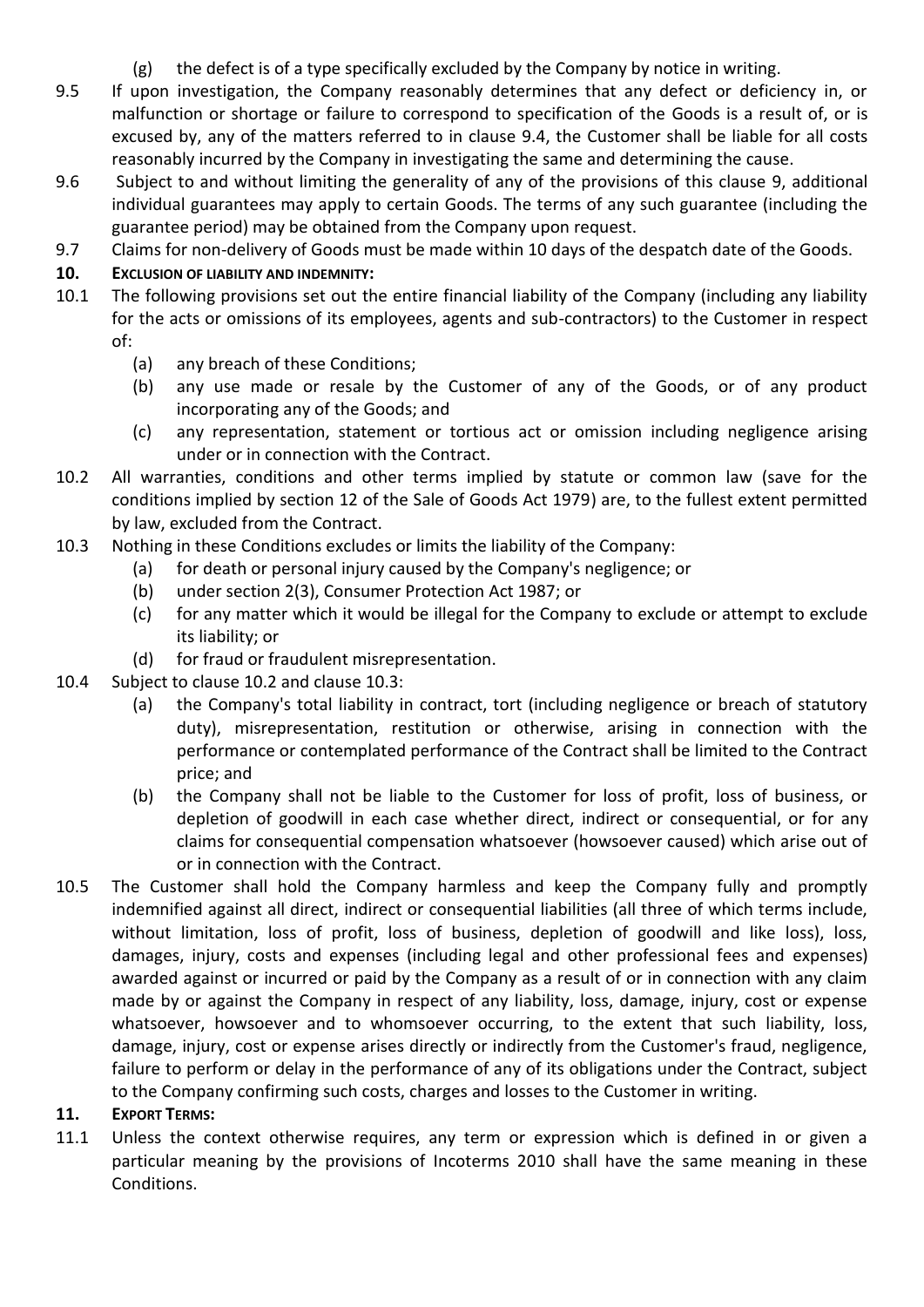- 11.2 Where the Goods are supplied for export from the United Kingdom the provisions of this clause 11 shall (subject to any special terms agreed in writing between the Customer and an authorised representative of the Company) apply notwithstanding any other provision of these Conditions.
- 11.3 The Customer shall be responsible for complying with any legislation or regulations governing the packaging and labelling of the Goods and their importation into the country of destination and for the payment of any duties thereon.
- 11.4 Unless otherwise agreed in writing between the Customer and the Company, the Goods shall be delivered Ex Works the Company's place of business and the Company shall be under no obligation to give the Customer the notice relating to insurance mentioned under Section 32(3) of the Sale of Goods Act 1979.
- 11.5 The Customer shall be responsible for arranging for the testing and inspection of the Goods at the Company's place of business before shipment. The Company shall have no liability for any defect in the Goods which would be apparent on inspection and in respect of which notification is made after shipment, or in respect of any damage to the Goods whilst in transit during shipment.
- 11.6 Payment of all amounts due to the Company shall be made by the Customer in GB Pounds Sterling at the time of order. The Company will hold shipment of all goods related to the Customer's order until all funds due to the Company are received and cleared.

## **12. RISK AND TITLE:**

- 12.1 Risk of damage to or loss of the Goods shall pass to the Customer upon delivery of the Goods to the Customer.
- 12.2 Title to the Goods shall not pass to the Customer until the Company has received in full (in cash or cleared funds) all sums due to it in respect of:
	- (a) the Goods; and
	- (b) all other sums which are or which become due to the Company from the Customer on any account.

## **Clauses 12.3 and 12.4 shall only apply to Customers who are business customers.**

- 12.3 Until title to the Goods has passed to the Customer, the Customer shall:
	- (a) hold the Goods on a fiduciary basis as the Company's bailee;
	- (b) store the Goods separately from all other goods held by the Customer so that they remain readily identifiable as the Company's property;
	- (c) not remove, deface or obscure any identifying mark or packaging on or relating to the Goods;
	- (d) maintain the Goods in satisfactory condition and keep them insured against all risks for their full price from the date of delivery and indemnify the Company against all loss or damage of whatsoever nature affecting the Goods;
	- (e) notify the Company immediately if it becomes subject to any of the events listed in clause 13.1 (d)- (k) (inclusive);
	- (f) not assign to any other person any rights arising from a sale of the Goods without the Company's written consent (and then only subject to a set of terms and conditions containing a Risk and Title clause which is at least as onerous as this clause 12); and
	- (g) give the Company such information relating to the Goods as the Company may require from time to time, but the Customer may resell the Goods in the ordinary course of its business, provided that it shall hold the entire proceeds of any such resale upon trust for the Company until the Goods have been paid for in full and shall keep all such trust monies in a separate bank account which shall not be overdrawn and in which such trust monies are not mingled with its own or any other monies. The Customer acknowledges and agrees that a sale by an administrator or liquidator as part of or in connection with the sale of the assets or part of the assets of the Customer is not in the ordinary course of the Customer's business.

#### 12.4 If:

(a) the Customer is late in paying for the Goods; or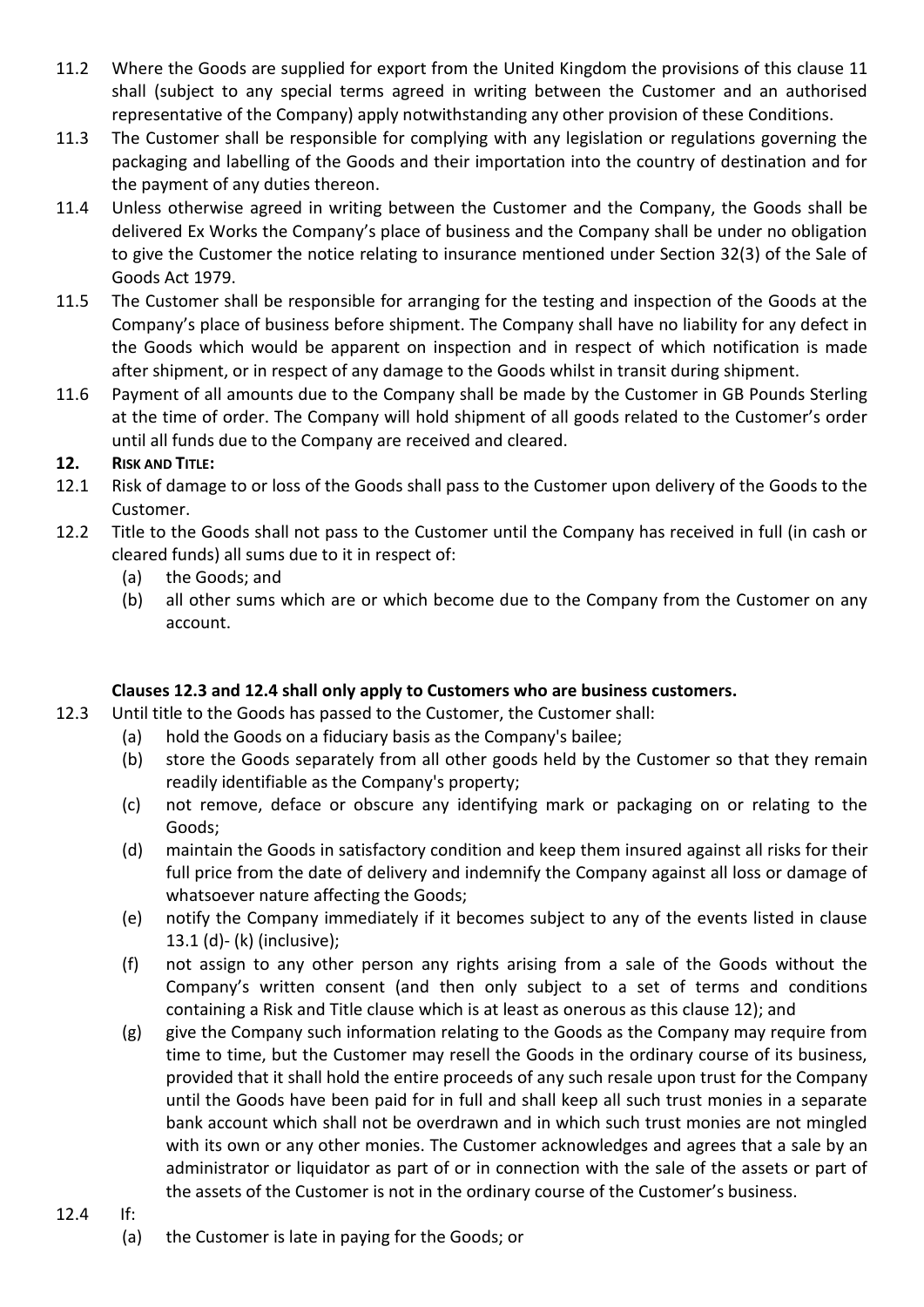- (b) the Customer is late in paying for any other goods supplied by the Company; or if
- (c) before title to the Goods passes to the Customer, the Customer becomes subject to any of the events listed in clause 13.1 (d)- (k) (inclusive) or the Company reasonably believes that any such event is about to happen and notifies the Customer accordingly, then:

without limiting any other right or remedy the Company may have, the Company may at any time require the Customer to deliver up the Goods and, if the Customer fails to do so promptly, the Company may enter any premises of the Customer or of any third party where the Goods are stored or kept in order to recover them. The Customer shall not keep the Goods at any premises at which the Customer does not have the right to grant access to the Company.

#### **13. TERMINATION:**

- 13.1 Without prejudice to any other rights or remedies which the parties may have, either party may terminate the Contract without liability to the other immediately on giving notice to the other if:
	- (a) the other party fails to pay any amount due under the Contract on the due date for payment and remains in default not less than seven days after being notified in writing to make such payment; or
	- (b) the other party commits a material breach of any of the terms of the Contract and (if such a breach is remediable) fails to remedy that breach within 30 days of that party being notified in writing of the breach; or
	- (c) the other party repeatedly breaches any of the terms of the Contract in such a manner as to reasonably justify the opinion that its conduct is inconsistent with it having the intention or ability to give effect to the terms of the Contract; or
	- (d) the other party suspends, or threatens to suspend, payment of its debts or is unable to pay its debts as they fall due or admits inability to pay its debts or (being a Company) is deemed unable to pay its debts within the meaning of section 123 of the Insolvency Act 1986 or (being a natural person) is deemed either unable to pay its debts or as having no reasonable prospect of so doing, in either case, within the meaning of section 268 of the Insolvency Act 1986 or (being a partnership) has any partner to whom any of the foregoing apply; or
	- (e) the other party commences negotiations with all or any class of its creditors with a view to rescheduling any of its debts, or makes a proposal for or enters into any compromise or arrangement with its creditors other than for the sole purpose of a scheme for a solvent amalgamation of that other party with one or more other companies or the solvent reconstruction of that other party; or
	- (f) a petition is filed, a notice is given, a resolution is passed, or an order is made, for or on connection with the winding up of that other party other than for the sole purpose of a scheme for a solvent amalgamation of that other party with one or more other companies or the solvent reconstruction of that other party;
	- (g) an application is made to court, or an order is made, for the appointment of an administrator or if a notice of intention to appoint an administrator is given or if an administrator is appointed over the other party; or
	- (h) a floating charge holder over the assets of that other party has become entitled to appoint or has appointed an administrative receiver; or
	- (i) a person becomes entitled to appoint a receiver over the assets of the other party or a receiver is appointed over the assets of the other party; or
	- (j) a creditor or encumbrancer of the other party attaches or takes possession of, or a distress, execution, sequestration or other such process is levied or enforced on or sued against, the whole or any part of its assets and such attachment or process is not discharged within 14 days; or
	- (k) any event occurs, or proceeding is taken, with respect to the other party in any jurisdiction to which it is subject that has an effect equivalent or similar to any of the events mentioned in this clause 13.1 (d)- (j) (inclusive); or
	- (l) the other party suspends or ceases, or threatens to suspend or cease, to carry on all or a substantial part of its business; or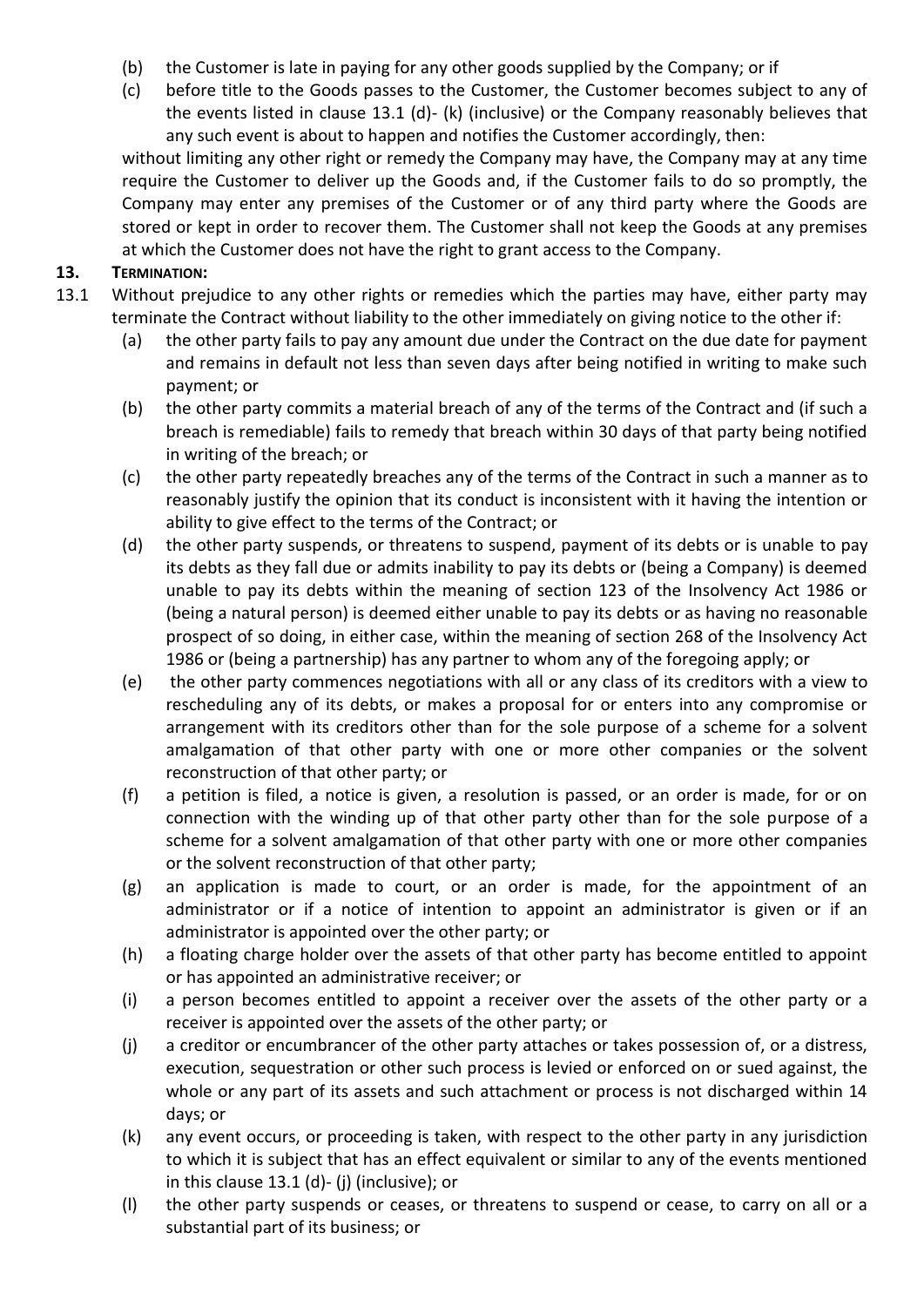- (m) there is a change of control of the other party (as defined in section 574 of the Capital Allowances Act 2001).
- 13.2 On termination of the Contract for any reason:
	- (a) the Customer shall immediately pay to the Company all of the Company's outstanding unpaid invoices and interest and, in respect of any Goods supplied but for which no invoice has been submitted, the Company may submit an invoice, which shall be payable immediately on receipt; and
	- (b) the accrued rights and liabilities of the parties as at termination and the continuation of any provision expressly stated to survive or implicitly surviving termination, shall not be affected.
- **14. ORDERS FOR GOODS PLACED THROUGH THE COMPANY'S WEBSITES:**
- 14.1 [www.rapidwelding.com](http://www.rapidwelding.com/) and [www.plymoventdirect.com](http://www.plymoventdirect.com/) (**the sites**) are websites owned and operated by Rapid Welding and Industrial Supplies Limited. The Company is registered in England and Wales under company number 02431802 with the Company's registered office and main trading address at Unit 2D, Portchester Park, Hamilton Road, Cosham, Hampshire, PO6 4QE, United Kingdom. The Company's VAT number is 544 0927 46.
- 14.2 If the Customer wishes to purchase Goods through the sites, the Customer is agreeing to comply with and be bound by the terms and conditions contained in this clause 14, which together with the other terms and conditions incorporated in these Conditions shall govern all sales made through the sites (save that in the event of any conflict, the terms and conditions contained in this clause 14 shall prevail).
- 14.3 The content of the pages of the sites are for the Customer's general information and use only and is subject to change without notice.
- 14.4 All Goods are offered by the Company subject to availability and the Company reserves the right to cancel any order placed by the Customer if the Company has insufficient stock to deliver the Goods the Customer has ordered.
- 14.5 By placing an order through the sites, the Customer warrants that:
	- (a) the Customer is legally capable of entering into binding contracts; and
	- (b) the Customer is at least 18 years old.
- 14.6 After placing an order, the Customer will receive an e-mail from the Company acknowledging that the Company has received the Customer's order. Please note that this does not mean that the Customer's order has been accepted. The Customer's order constitutes an offer to the Company to buy Goods. All orders are subject to acceptance by the Company, and the Company will confirm such acceptance to the Customer by sending the Customer an e-mail dispatch confirmation verifying that the Goods have been dispatched. The Contract between the Customer and the Company will only be formed when the Company sends the Customer the dispatch confirmation.
- 14.7 The Contract will relate only to those Goods whose dispatch the Company has verified in the dispatch confirmation. The Company will not be obliged to supply any other Goods which may have been part of the Customer's order until the dispatch of such Goods has been verified in a separate dispatch confirmation.
- 14.8 The Customer's order will be fulfilled by the delivery date set out in the dispatch confirmation or, if no delivery date is specified, then within a reasonable time of the date of the dispatch confirmation.
- 14.9 The Company will deliver the Goods ordered by the Customer to the address the Customer gives the Company for delivery when the Customer places its order. It is the Customer's responsibility to ensure that the delivery address is accurate and complete; the Customer must also ensure that there will be somebody to sign for and take delivery of the Goods upon delivery.
- 14.10 All UK deliveries will be made using by a reputable courier company and will be charged at the rates set out in the sites at the time of purchase.
- 14.11 Non-UK delivery options will be quoted by the Company to the Customer when the Customer places its order. The Company's Export Department will advise the Customer on any special delivery terms applicable to deliveries outside the United Kingdom.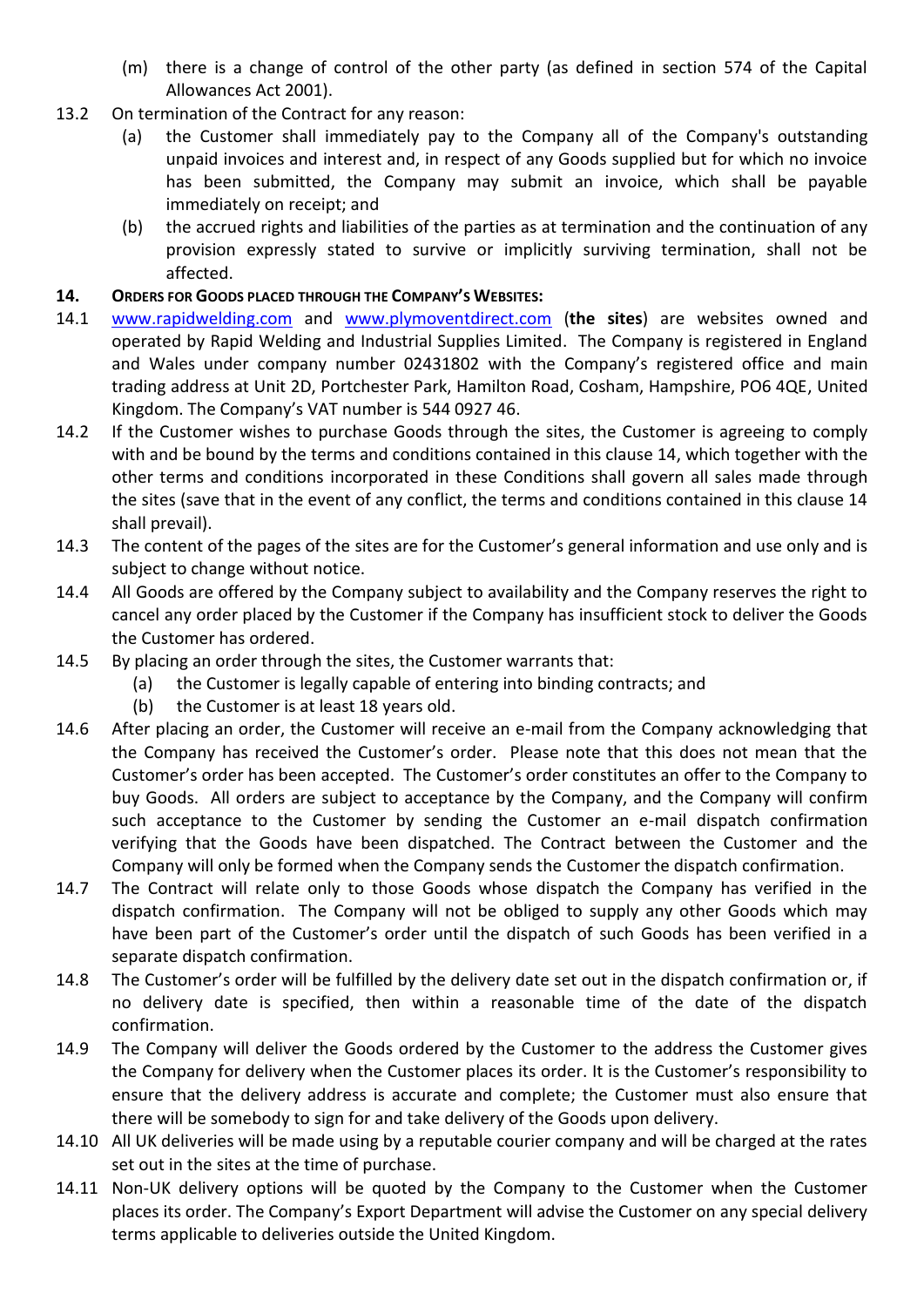- 14.12 The Customer may be required to pay extra for delivery to certain destinations and it might not be possible for the Company to deliver to some locations. The Company's delivery charges are set out in the sites. If the Company is unable to deliver to the Customer's location the Company will notify the Customer of this by email and invite the Customer to choose a different delivery location; if the Customer is unable or unwilling to do this, the Company reserves the right to cancel the Customer's order and refund the Customer's payment.
- 14.13 If the Customer's order is returned to the Company because the courier could not complete delivery to the Customer for any reason, the Customer will be responsible for the additional delivery charges if the Goods are re-delivered. The Company will contact the Customer upon the return of the Goods to the Company by the courier and the Company can either arrange re-delivery of the Goods, or the Customer will have the option of cancelling the Customer's order and the Company will refund the Customer's payment, less delivery charges.
- 14.14 For small orders, the Company will be entitled to make a minimum order charge or to add a surcharge for delivery, details of which will be provided to the Customer at the time that the Company acknowledges the Customer's order.
- 14.15 In the event that the Customer is in breach of the Contract, the Company reserves the right to refuse to supply the Customer with any additional Goods, or to suspend the delivery of any Goods, without limiting any other remedy available to the Company. The Company may exercise this right until such time as the breach has been remedied, where such breach is remediable.
- 14.16 All quoted prices exclude VAT (where applicable) unless otherwise stated. VAT and delivery charges will be added to the sales total at the checkout stage.
- 14.17 The price of the Goods will be as quoted on the sites from time to time, except in cases of obvious error.
- 14.18 All prices and charges shown on the sites are in UK pounds sterling, which is the currency in which the Customer will be billed; any other currency displayed on the sites is for comparison only. If the Customer purchases the Goods from outside the United Kingdom, currency fluctuations and credit card charges may make a difference to the amount billed to the Customer's credit or debit card.
- 14.19 Prices are liable to change at any time, but changes will not affect orders in respect of which the Company has already sent the Customer a dispatch confirmation.
- 14.20 The sites contain a large number of Goods and it is always possible that, despite the Company's best efforts, some of the Goods listed on the sites may be incorrectly priced. The Company will normally verify prices as part of the Company's dispatch procedures so that, where the correct price of the Goods is less than the Company's stated price, the Company will charge the lower amount when dispatching the Goods to the Customer. If the correct price of the Goods is higher than the price stated on the sites, the Company will normally, at the Company's discretion, either contact the Customer for instructions before dispatching the Goods, or reject the Customer's order and notify the Customer of such rejection.
- 14.21 The Company is under no obligation to provide the Goods to the Customer at the incorrect (lower) price, even after the Company has sent the Customer a dispatch confirmation, if the pricing error is obvious and unmistakeable and could have reasonably been recognised by the Customer as a mispricing.
- 14.22 Unless the Customer has an approved trade account with the Company, payment in full for all Goods is required at point of sale. Goods will not be dispatched until full payment has been received; this will not be deemed to have occurred until the credit or debit card used by the Customer to make payment has been verified, or the Company has received the Customer's bank transfer. The Company accepts payment by credit or debit card with Visa, Maestro and MasterCard and accepts payment via PayPal.
- 14.23 **Subject to the rights of any Customer who contracts with the Company as a consumer (see clauses 14.24-14.32 below)** no cancellation, suspension or variation of the Contract requested by the Customer shall be valid unless agreed with the Company in writing and such agreement will only be given, subject to adequate compensation or expenses incurred in connection with the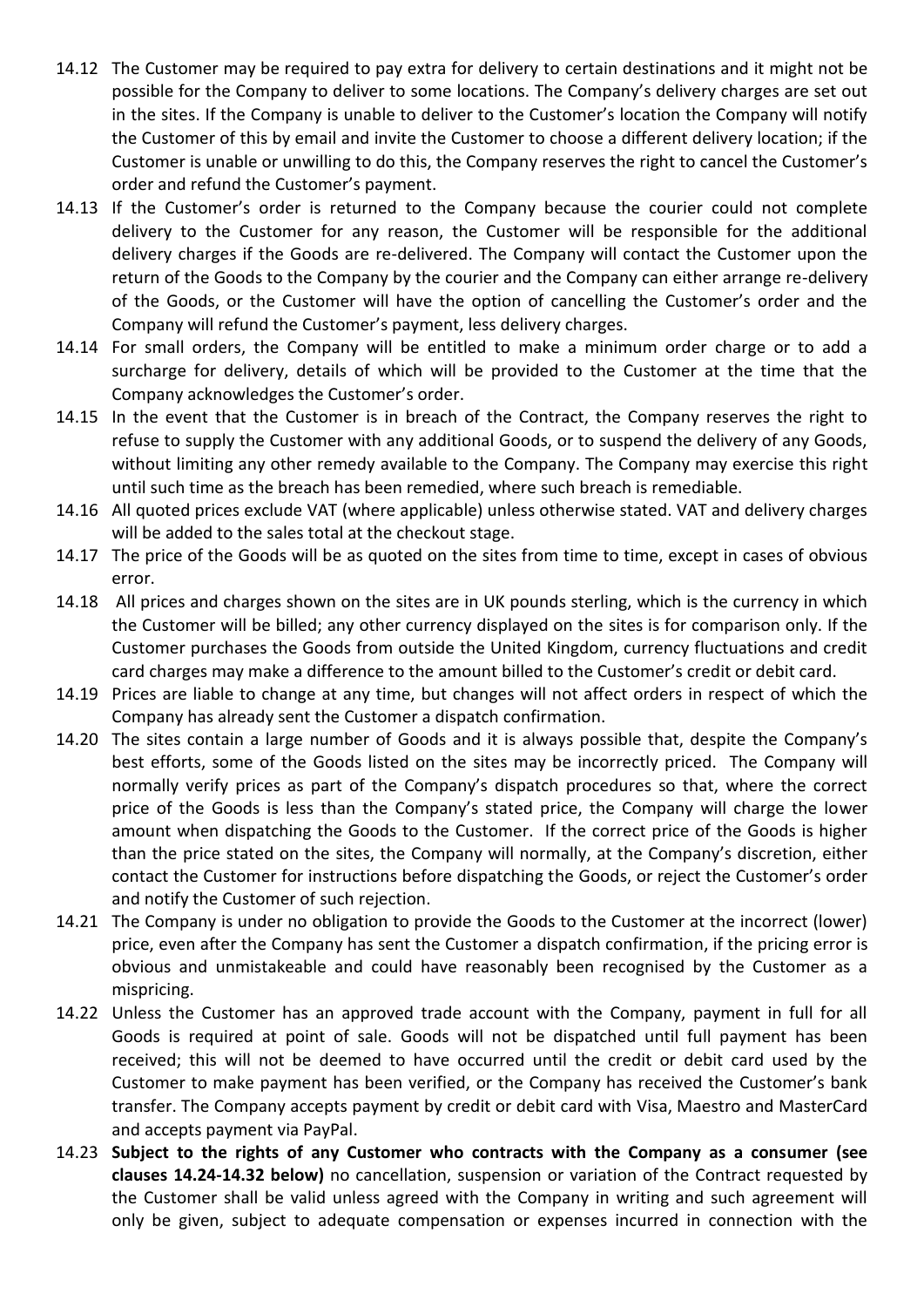Contract and for any loss of profit. In addition to the above compensation, the Company may impose a cancellation, restocking and administrative charge at its discretion.

- 14.24 A Customer shall be deemed to be placing their order for Goods from the Company as a consumer if the Customer is not acting for the purposes of their business, trade or profession in purchasing Goods from the Company. All other Customers shall be deemed to be business customers.
- 14.25 A consumer may cancel a Contract entered into with the Company through the sites (without giving any reason for cancellation) at any time within the period:
	- (a) beginning upon the submission of the Customer's offer; and
	- (b) ending at the end of 14 days after the day on which the Goods come into the Customer's physical possession or the physical possession of a person identified by the Customer to take possession of them (or, if the Contract is for delivery of multiple Goods, lots or pieces of something, 14 days after the day on which the last of those Goods, lots or pieces comes into the Customer's physical possession or the physical possession of a person identified by the Customer to take possession of them).
- 14.26 In order to cancel a Contract on the basis described in clause 14.25, the Customer must inform the Company of the Customer's decision to cancel. The Customer may inform the Company by means of any clear statement setting out the decision. The Customer may inform the Company using the cancellation form that the Company will make available to the Customer. To meet the cancellation deadline, it is sufficient for the Customer to send the Customer's communication concerning the exercise of the right to cancel before the cancellation period has expired.
- 14.27 The Customer must send the Goods back to the Company or hand them over to the Company or a person authorised by the Company to receive them. The Customer must comply with the Customer's obligations referred to in this clause 14.27 without undue delay and in any event not later than 14 days after the day on which the Customer informs the Company of the Customer's decision to cancel the Contract. The Customer must pay the direct cost of returning the Goods.
- 14.28 If the Customer cancels a Contract on the basis described in clause 14.25, the Customer will receive a full refund of the amount the Customer paid to the Company in respect of the order including the costs of delivery to the Customer.
- 14.29 If the value of the Goods returned by the Customer is diminished by any amount as a result of the handling of those Goods by the Customer beyond what is necessary to establish the nature, characteristics and functioning of the Goods, the Company may recover that amount from the Customer up to the Contract price. The Company may recover that amount by deducting it from any refund due to the Customer or require the Customer to pay that amount direct to the Company. Handling which goes beyond the sort of handling that might reasonably be allowed in a store will be "beyond what is necessary to establish the nature, characteristics and functioning of the Goods" for these purposes.
- 14.30 Unless the Company has offered to collect the Goods, the Company will process a refund due to the Customer as a result of a cancellation on the basis described in clause 14.25 within the period of 14 days after the day on which the Company receives the returned Goods or (if earlier) after the day on which the Customer supplies to the Company evidence of having sent the Goods back. If the Company has not sent the Goods to the Customer at the time of cancellation or has offered to collect the Goods, the Company will process a refund due to the Customer without undue delay and, in any case, within the period of 14 days after the day on which the Company is informed of the cancellation.
- 14.31 The cancellation right described in clause 14.25 is in addition to any other right that the Customer might have to reject the Goods, for instance because they are faulty or defective.
- 14.32 The Customer will not have the right to cancel a Contract on the basis described in clause 14.25 in respect of any special order, custom made or customised Goods.
- 14.33 Subject to the rights of any Customer who contracts with the Company as a consumer (see clauses 14.24-14.32 above) any Goods returned to the Company by the Customer will be examined by the Company and the Customer will be notified via e-mail within a reasonable time of any refund to which the Customer is entitled. The Company will usually process the refund as soon as possible